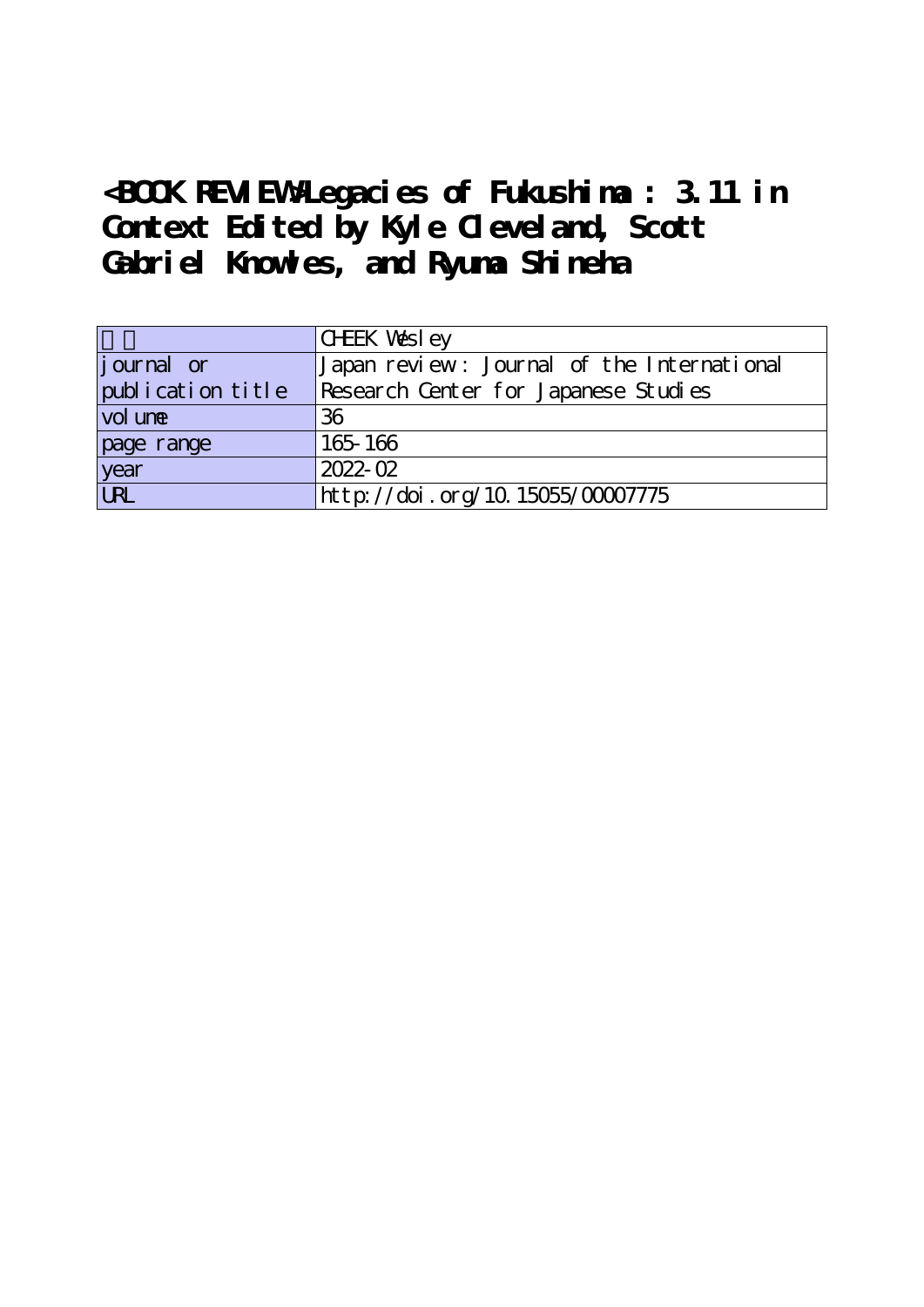## **Book Review**

## *Legacies of Fukushima: 3.11 in Context*

**Edited by Kyle Cleveland, Scott Gabriel Knowles, and Ryuma Shineha**

University of Pennsylvania Press, 2021 344 pages.

**Reviewed by Wesley CHEEK** 



*Legacies of Fukushima: 3.11 in Context*, edited by Kyle Cleveland, Scott Gabriel Knowles, and Ryuma Shineha, is a new installment in the Critical Studies in Risk and Disaster series from the University of Pennsylvania Press. One of the difficult issues in writing about the nuclear crisis at the Fukushima Dai'ichi nuclear reactor is separating the particulars of that event from all of the surrounding events of the 3.11 disaster, while simultaneously integrating them into the larger picture. This may sound contradictory at frst, and that is why it is so complicated. For many people, especially for those outside of Japan, "Fukushima" is synonymous with the entirety of the 3.11 disaster. It is possible that equating Fukushima with the totality of the disaster is a self-centered concern. Nuclear radiation is the facet of this disaster that had the potential to impact on people located well outside of the disaster-afected area; it is possible though that this confation is just a normal reaction to the terrifying threat of a nuclear meltdown. One outcome of this merging of the nuclear meltdown in Fukushima with the disaster as a whole, however, is the subsuming of a complex crisis involving a large and diverse geographic area into "Fukushima."

Fortunately, what *Legacies of Fukushima* does effectively is to frame the events at Fukushima Dai'ichi into the broader context of nuclear power in Japan. This not only serves to alleviate the problem of confation, it also ofers an approach to the issue from a variety of academic disciplines and a focus on how researchers from difering backgrounds understand the production of nuclear power in Japan. It is not possible within the limits of this review to comment upon each chapter of the volume. Instead, I will discuss some of the main themes that emerge.

The picture that the varied sources gathered in *Legacies of Fukushima* reveal is one of the "nuclear village" as a formidable coalition that serves to smooth over public concerns with nuclear power, to downplay its risks, and to ease its continued existence. The nuclear village is depicted here as comprising, roughly, the alliance of the nuclear power industry, the ruling Liberal Democratic Party, the business lobby, investors, and the conservative media.

This village does what it can to obscure the risks of nuclear power while engaging in boosterism of the industry on multiple fronts. Few accounts of the 3.11 disaster delve into the complexities of the existing Japanese political economy; several chapters in this book do